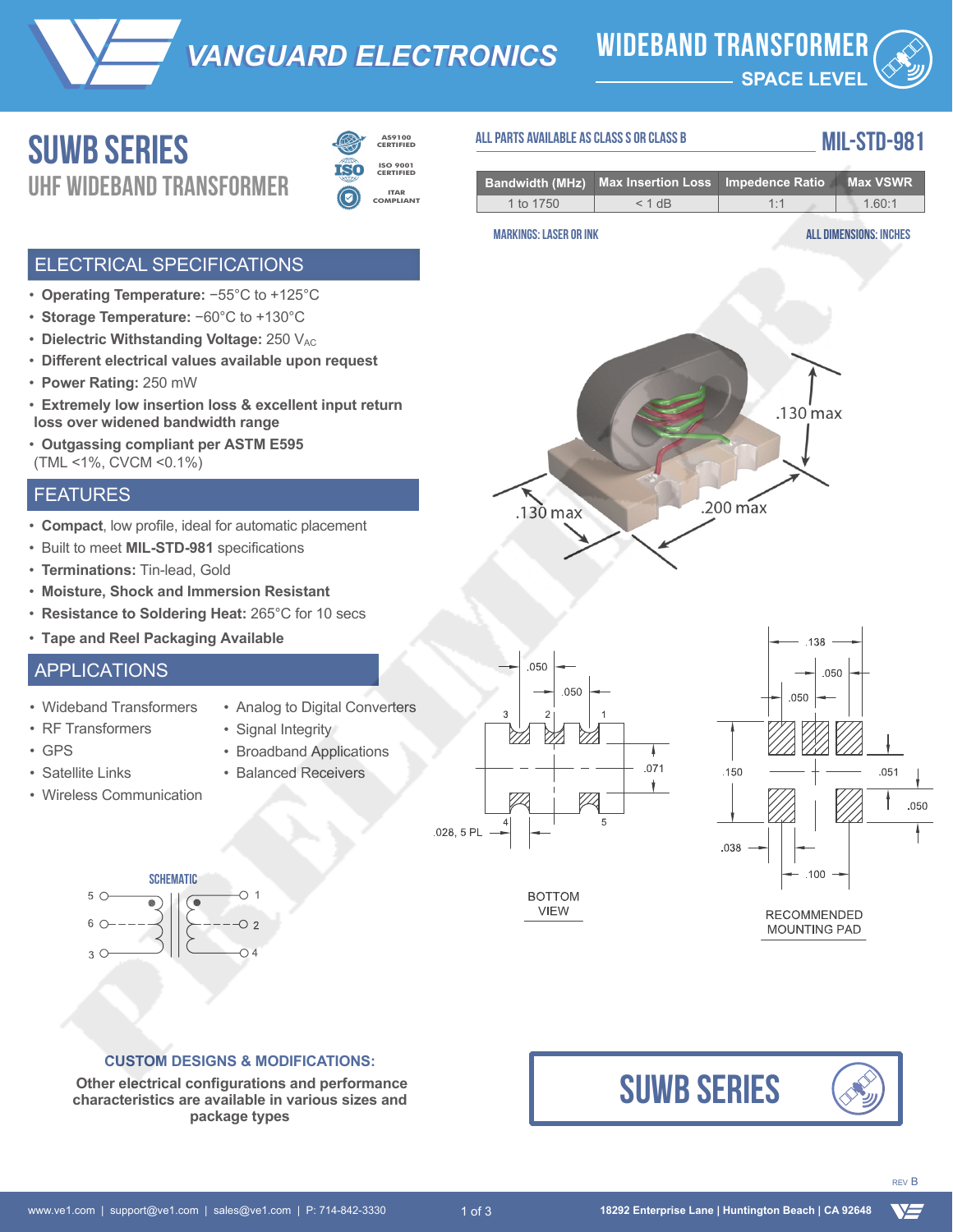

| Vanguard<br>P/N | <b>Bandwidth</b><br>(MHz) | <b>Impedance Ratio</b><br>Pri:Sec<br>(Ohms) | Pri. and/or Sec.<br><b>Center Tap</b> | <b>Insertion Loss</b><br>max<br>(dB) | <b>VSWR</b><br>max |
|-----------------|---------------------------|---------------------------------------------|---------------------------------------|--------------------------------------|--------------------|
| <b>SUWB100</b>  | $1 - 1000$                | 50:50                                       | Avail. upon<br>reg.                   | ${}_{0.5}$                           | 1.60               |
| <b>SUWB200</b>  | $1000 - 1500$             | 50:50                                       | Avail. upon<br>req.                   | $<$ 1                                | 1.25               |
| <b>SUWB300</b>  | $1 - 1750$                | 50:50                                       | Avail. upon<br>reg.                   | $\leq 1$                             | 1.60               |

1**/** Electrical measurements taken at room temperature via soldered connection.

### PART NUMBER



#### **CUSTOM DESIGNS & MODIFICATIONS:**

 **Other electrical configurations and performance characteristics are available in various sizes and package types**